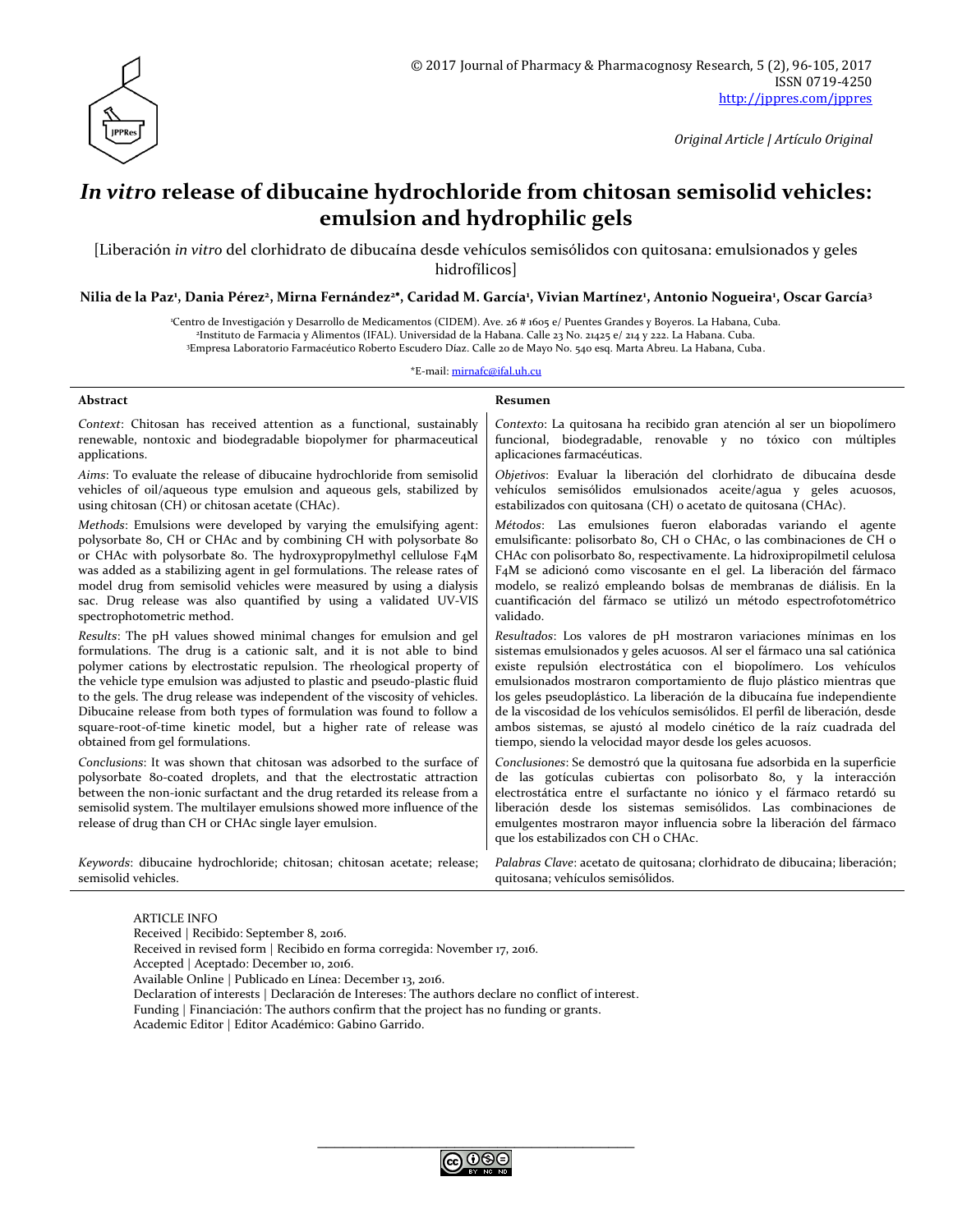### **INTRODUCTION**

Chitosan has received considerable attention as a functional, sustainably renewable, nontoxic and biodegradable biopolymer for diverse applications, especially in pharmaceutics, food and cosmetics (Kumar et al., 2004). Natural polymers are the product of living organisms and are often readily available, sustainably renewable, and possess better biocompatibility and biodegradability, low or no toxicity, and a higher modification capability compared to various synthetic materials (Korkiatithaweechai et al.,  $_{2011}$ ). At relatively low pH (< 6.5), it is positively charged and tends to be soluble in dilute aqueous solutions, but at higher pH it tends to lose its charge and may precipitate from solution. Because of its polymeric cationic characteristics can interact with negatively charged molecules or polymers (Boonsongrit et al., 2006; Rani et al., 2010; Geetha et al., 2011; Starýchová et al., 2014).

Several papers describe the stabilization of o/w emulsion where chitosan is adsorbed on oil surfaces through interaction with an added anionic surfactant or protein (Ogawa et al., 2003a;b; Payet and Terentjev, 2008). Owing to its cationic properties is able to interact with anionic agents and form a waterinsoluble barrier that participates in the release of a drug (Avila et al., 2010; Szymańska and Winnicka, 2012; Starýchová et al., 2014).

Chitosan has been shown to be useful in the preparation of stable emulsions without any other surfactant (Schulz et al., 1998; Del Blanco et al., 1999; Rodríguez et al., 2002), together with anionic or nonionic surfactants (Jumaa and Müller, 1999; Jumaa et al., 2002). Under certain conditions, chitosan adsorption promotes droplet flocculation by acting as a "bridge" that links two or more droplets together, and interacts with the adsorbed surfactant to form interfacial complexes that improve emulsion stability (Mun et al., 2005).

Is an amphiphilic polyelectrolyte, which combines two stabilization mechanisms of emulsions: electrosteric and viscosifying effect. Its emulsification properties are proportional to chitosan concentration (Rodríguez et al., 2002).

Our previous studies involved the optimization of the alkaline N–deacetylation process to obtain chitosan from lobster chitin (*Panulirus argus*),

which physical-chemical and microbiological characteristics were in good agreement with the limits of chitosan-like pharmaceutical excipients (de la Paz et al., 2012; 2013). We demonstrated that chitosan can be successfully salified with acetic and lactic acids by means of spray drying (Fernández Cervera et al., 2011) showing an adequate stability (de la Paz et al., 2015).

Dibucaine hydrochloride is a strong cationic salt with anesthetic activity. It is available in rectal, creams and ointments formulations (Martindale, 2009; USP 36, 2013). Dibucaine hydrochloride was chosen as the model drug for the release study, considering that it is a cationic drug and it is employed in semisolid dosage forms of topical use. The objective of this study was to evaluate the release of dibucaine hydrochloride from semisolid vehicles of oil/aqueous type emulsion and hydrophilic gels, by using chitosan or chitosan acetate as an emulsifying and viscosity-increasing agent. There is no history of similar studies with chitosan derived from lobster chitin.

### **MATERIAL AND METHODS**

### **Chemicals**

Chitosan (CH), deacetylation degree (DD) of 79.90%, was prepared on an industrial scale in a Cuban facility. The DD was determined using a previously-validated potentiometric method (de la Paz et al., 2012). Spray-dried chitosan acetate (CHAc) with a deacetylation molar degree of 57.10% was produced at an industrial plant spray dryer (de la Paz et al., 2015).

Dibucaine hydrochloride (DH) (Dolder AG., Switzerland), acetic and citric acids and disodium hydrogen phosphate were purchased from Merck, Germany. Polysorbate 80 (Dizhong, China), propylene glycol (Basf, Germany), cetyl alcohol (Ecogrem, Spain), mineral oil (Merkur, Germany) and hydroxypropylmethyl cellulose F4M (HPMC F4M) (Blanver, Brasil).

### **Semisolid delivery vehicles preparation**

The release of DH was evaluated from semisolid vehicles of oil/aqueous type emulsion at a propor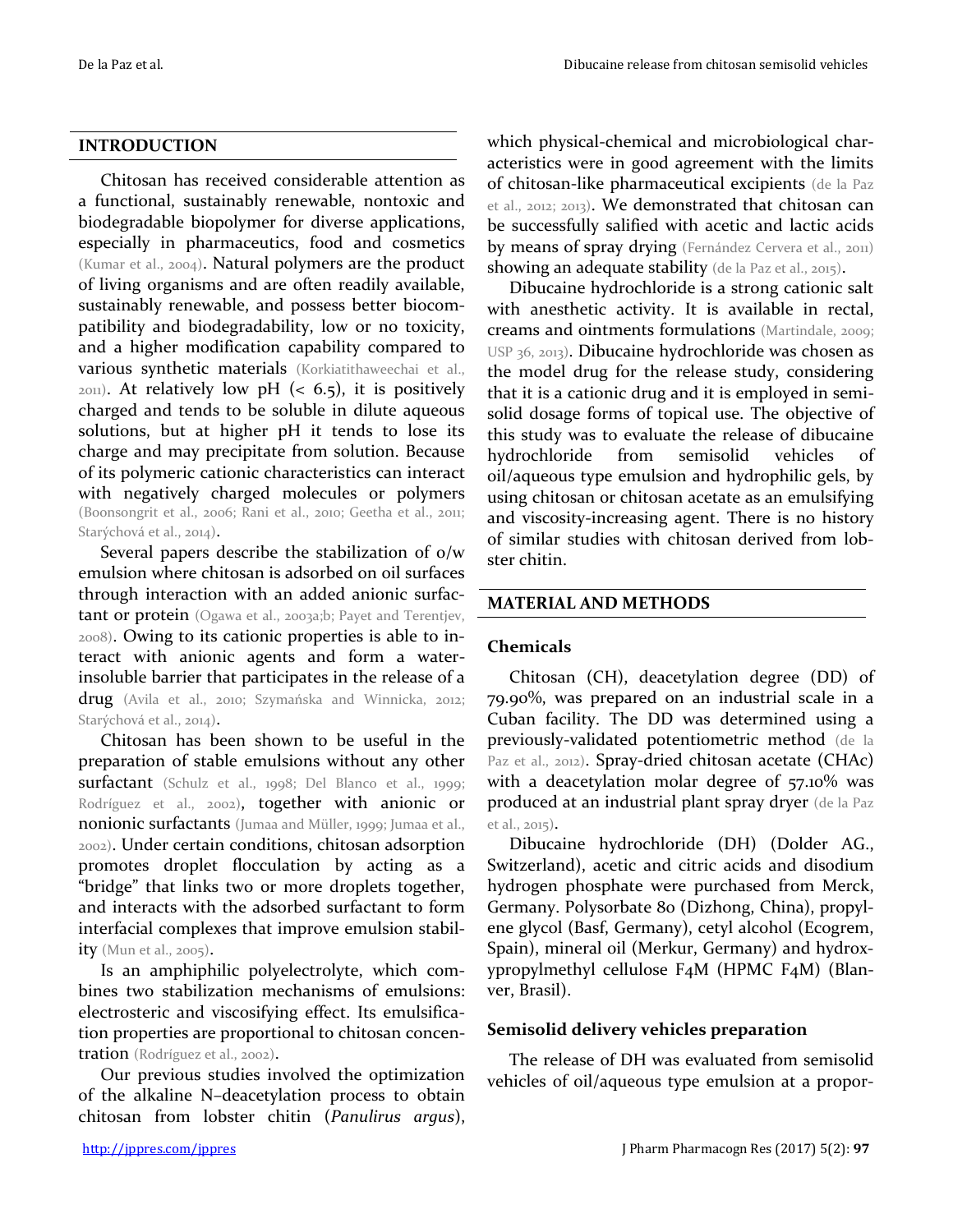tion of 20/80 and hydrophilic gels. The semisolid vehicles (SV) developed can be seen in Table 1.

SV<sub>1</sub> to SV<sub>5</sub> were developed by varying the emulsifying agent: non-ionic (polysorbate 80), cationic (CH or CHAc), the combination of CH with polysorbate 80 or CHAc with polysorbate 80. DH, emulsifying agent and 15% (w/w) of propylene glycol composed the aqueous phase. The discontinuous phases consisted of  $15\%$  (w/w) of cetyl alcohol and 5% (w/w) of mineral oil. Five formulations present the same lipid content  $(20\%)$ . The semisolid preparation technique was the simultaneous mixture phases. The aqueous/emulsifying and oil phases were weighted separately and heated to the same temperature, about 75°C. The oil phase was gradually added to the aqueous/emulsifying phase and stirred with high shear dispersing system model Ultra Turrax (IKA Werke, Staufen, Germany), equipped with an 18 mm diameter dispersing tool at 13 500 min-1 for 5 min. DH and polysorbate 80 were dissolved separately in distilled water at room temperature.

Hydrophilic gels (SV6 to SV8) were developed varying the viscosity-increasing agent: non ionic (HPMC F4M) and cationic (CH or CHAc). DH, viscosity-increasing agent and  $15\%$  (w/w) of propylene glycol composed the gel. Three formulations present equal aqueous content (80%).

In SV6, the HPMC F4M was added as a stabilizing agent **to** form a gel formulation. It was dispersed in propylene glycol and added to the distilled water. SV7 and SV8 were formulated, adding CH or CHAc to the mixture of propylene glycol and distilled water. The stirring was kept constant until a homogeneous mixture was obtained. DH was dissolved separately in distilled water, CH was dissolved in 1% of acetic acid solution and CHAc was dissolved in distilled water, at room temperature. Freshly prepared formulations were transferred into glass test tubes and kept at  $30^{\circ}C \pm 2^{\circ}C$  to the evaluation.

The pH measurements were performed at  $25^{\circ}$ C using a pH meter (Mettler Toledo, Switzerland). An average of three measures was considered.

A viscometer with controlled stress MCR 302 rheoplus (Anton Paar, Germany) equipped with plate-plate geometry (PP25) was used. The plate diameter was 24.980 mm, the sample volume was

0.49 mL, and measuring position was 1 mm. Measurements were performed at 30°C by increasing the share rate from  $\sigma$  to 100 s<sup>-1</sup> for 1 min. The data obtained were processed using RheoPlus Software version 3.6x.

### *In vitro* **release of dibucaine hydrochloride**

As part of the experiment, 1.0 g of SV was placed in a dialysis sac with pore size of 12000-14000 Da (Spectra/dialysis membrane 4, diameter: 20.4 mm, nominal flat width: 32 mm), and the sac was immersed in a constantly stirred receiver vessel containing a desired aqueous buffer (pH =  $5.5$ ) at  $37^{\circ}$ C. At designated periods, the sample (5 mL) was removed from the receiver vessel and replenished with fresh buffer. The total experiment time to collect the material aliquots was 8 h. The samples were analyzed using a spectrophotometer (Genesys 10S, USA) and the release profile was observed. Results are the average of three determinations. The DH quantification was carried out by spectrophotometric method.

## **UV-VIS spectroscopy method and validation**

The test solution was prepared by using exact weights; 10 mg of the DH were dissolved in buffer and diluted to 100.0 mL with the same solvent, stirring vigorously for 10 minutes. The buffer solution was composed of 0.1 mol/L citric acid and 0.2 mol/L disodium hydrogen phosphate (pH= 5.5), and 10 mL of this solution was diluted to 25.0 mL with buffer. Absorbance was measured at 254 nm. The same buffer was used for sample preparation.

The spectrophotometric method was previously validated including selectivity, linearity, accuracy, precision and limits of detection and quantification (USP 36, 2013).

The influence of SV excipients was analyzed to determine the selectivity of the method. The absorption spectra was recorded and compared with the spectra obtained from the 100% reference substance of DH.

Five DH concentrations in triplicate were analyzed within a range of 50 to 150% of the stated theoretical quantity. Results were statistically processed and the following parameters were determined: r (coefficient of linear correlation), r<sup>2</sup> (coefficient of determination), a (intercept) and b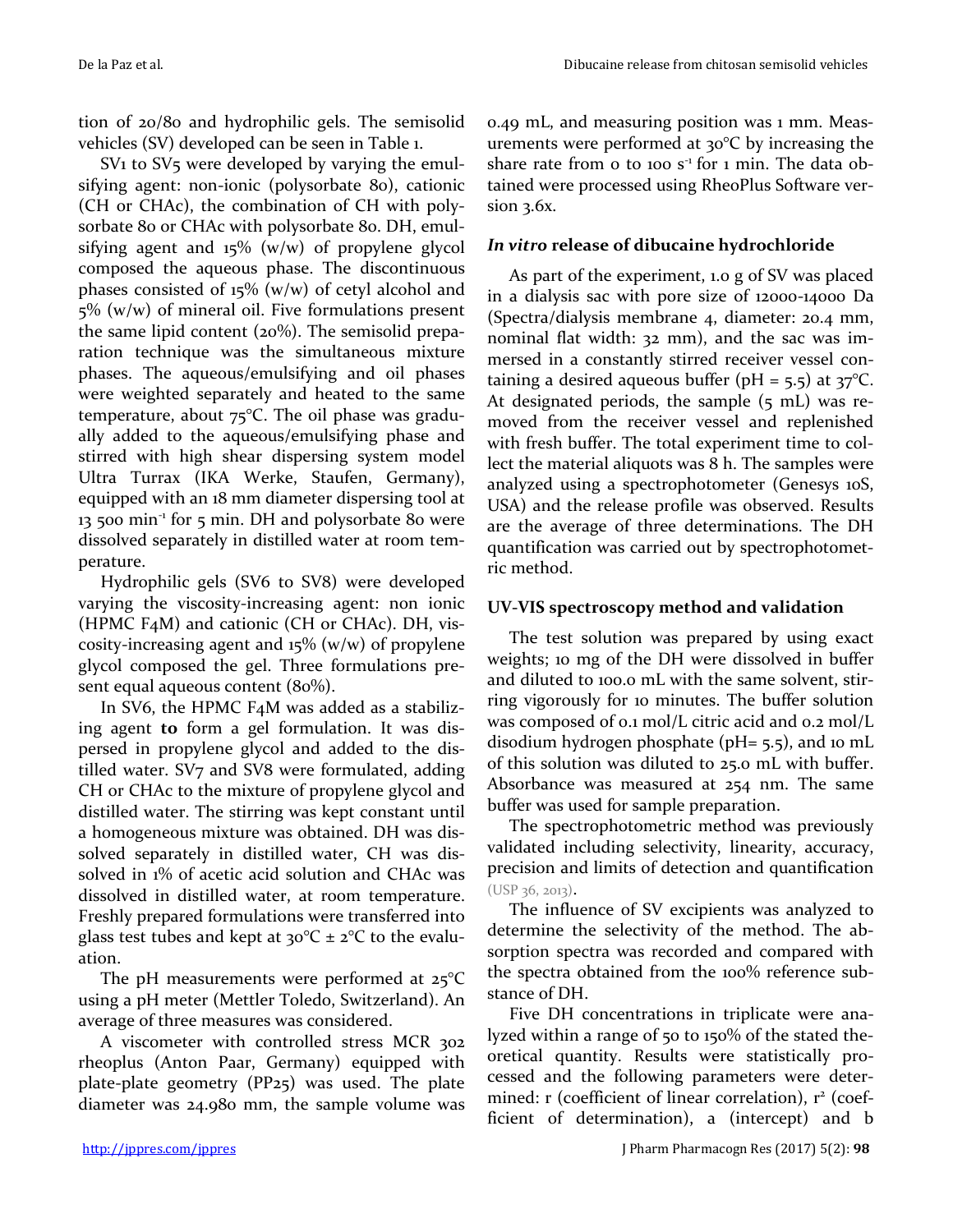(slope). The limits of detection and quantification were analyzed by performing a calibration curve below the curve linearity of the system, using concentrations of  $2$ ,  $4$ ,  $8$ ,  $12$  and  $16 \mu g/mL$ .

A recovery curve (Y) was plotted of the recovered percentage **vs.** the percentage added (X) of points equivalent to 80, 100 and 120%, analyzed in triplicate at each level of concentration. The percentage of recovery (R) and the coefficient of total variation (CV) were calculated.

Repeatability: Samples were evaluated six times, with a concentration equivalent to 100%. Determinations were performed by the same analyst, under the same working conditions.

Intermediate precision: At the same laboratory, two researchers carried out analyses over two days. Triplicate analyses were performed in each case for samples that were equivalent to 100%. Total CV was calculated.

### **Statistical analysis**

Results were presented in tables or figures and expressed as mean  $\pm$  SD. The level of significance was tested using One-way ANOVA followed by Duncan Multiple Range Test. Results were regarded as significant when  $p<sub>0.05</sub>$ . All statistical analyses were performed using SPSS software, version 21.0 (Released August 14, 2012, USA).

### **RESULTS AND DISCUSSION**

Table 1 summarizes the results of pH and apparent viscosity of the formulations. In the absence of CH or CHAc, the SV1 appeared homogeneous and milky white and SV6 appeared clear, homogeneous and transparent. In the presence of CH or CHAc (SV2-SV5, SV7-SV8) the formulations appeared homogeneous and of a yellowish-brown color.

The pH plays a key role in the degree of ionization of functional side groups carried by biopolymers, and hence is an important parameter that determines the formation of biopolymer complexation. The addition of CH or CHAc in the formulations type emulsion caused an increase in their pH value (Table 1), which is due to the positively charged CH  $(-NH<sup>2+</sup>)$ . SVs with the addition of CH or CHAc were stable from  $pH$  4.98 to 5.87, destabilization of the SV was not observed, and the chitosan network appeared to be stable at higher pH value. The pH values showed minimal changes, with a 5.56-5.62 range for SV6-SV8 gel formulations. Chitosan SV has a high-ionization degree in an acid medium; thus −NH2 groups are in more protonated (−NH3+) forms. An adequate affinity of chitosan and water was reached in SV. If the SV is mainly in ionized form, and the drug is cationic salt, it is not able to bind drug cations by electrostatic repulsion.

Table 1. pH and apparent viscosity values ( $\eta$ ) at 20 s<sup>-1</sup> for SV1-SV5 (emulsion vehicle) and for SV6-SV8 (gel vehicle), prepared with different concentrations of chitosan (CH) or chitosan acetate (CHAc).

| <b>SV</b>      | $CH(\% )$<br>(w/w) | CHA $c$ (%)<br>(w/w) | Polysorbate 80<br>$(\%) (w/w)$ | HPMC F4M<br>$(\%) (w/w)$ | pH                           | $\eta$ (Pa.s)                 |
|----------------|--------------------|----------------------|--------------------------------|--------------------------|------------------------------|-------------------------------|
| $\mathbf{1}$   | $\mathbf 0$        | $\mathbf{o}$         | 3.00                           | $\mathbf{o}$             | $4.82 \pm 0.11$ <sup>a</sup> | $2.22 \pm 0.18^a$             |
| $\mathbf{2}$   | 3.00               | $\mathbf{o}$         | $\mathbf{o}$                   | $\mathbf{o}$             | $5.87 \pm 0.02^b$            | $5.57 \pm 0.27^b$             |
| 3              | 1.68               | $\mathbf{o}$         | 1.32                           | $\mathbf{o}$             | $4.98 \pm 0.02$ <sup>c</sup> | $3.85 \pm 0.14^c$             |
| $\overline{4}$ | $\mathbf 0$        | $3.82*$              | $\mathbf{o}$                   | $\mathbf{o}$             | $5.73 \pm 0.03$ <sup>d</sup> | $10.80 \pm 0.14$ <sup>d</sup> |
| 5              | $\mathbf{o}$       | $2.14***$            | 0.44                           | $\mathbf{o}$             | $5.44 \pm 0.03^e$            | $8.60 \pm 0.15^e$             |
| 6              | $\mathbf{o}$       | $\mathbf{o}$         | $\mathbf{o}$                   | 3.00                     | $5.62 \pm 0.12$ <sup>a</sup> | $9.11 \pm 0.51^a$             |
| 7              | 3.00               | $\mathbf{o}$         | $\mathbf{o}$                   | $\mathbf{o}$             | $5.61 \pm 0.05^a$            | $3.97 \pm 0.28$ <sup>b</sup>  |
| 8              | $\mathbf{o}$       | 3.82                 | $\mathbf{o}$                   | $\mathbf{o}$             | $5.56 \pm 0.05^a$            | $1.41 \pm 0.01^{\circ}$       |

\* Equivalent to 1% (w/w) of CH; \*\* equivalent to 0.56% (w/w) of CH; HPMC F4M: hydroxypropylmethyl cellulose F4M.

Data represented as mean ± SD of three independent readings. Different letters in the same column and SV (SV1-SV5 or SV6-SV8) group indicate significant differences ( $p \le 0.05$ ) by Duncan's multiple range test.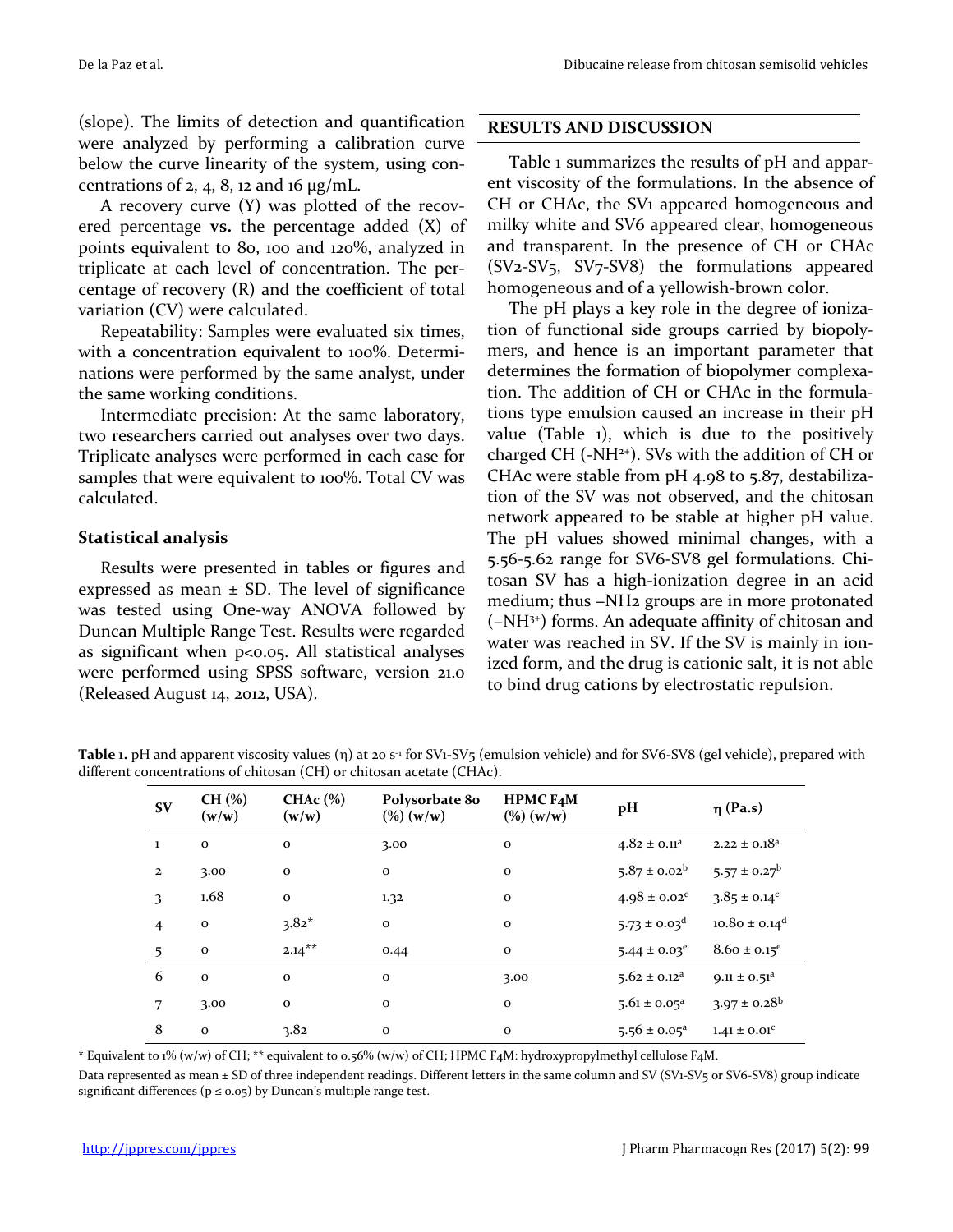CH is a polymer that causes viscous dispersions at relatively low concentrations. The addition of CH or CHAc increased the viscosity of the SV type emulsion (Fig. 1A), showing that those emulsifying agents can improve SV stability by slowing down the diffusion of droplets. The increasing pH values of SV type emulsions results in a more coherent formulation.

In the absence of CH, the SV1 exhibited a low initial shear stress and apparent viscosity as a function of shear rate (Fig.  $2A$ ). With the use of CH (SV $3$ ) and  $SV_2$ ), and CHAc  $(SV_5$  and  $SV_4$ ), the apparent viscosity increased, due to the polymeric nature of the biopolymer.

The non-Newtonian (4th polynomial,  $r = 0.99$ ) behavior of the SV1-SV<sub>5</sub> (Fig. 2A) can be attributed to the formation of a structure of droplets that gradually breaks down with increasing shear rate. In the absence of CH, the SV1 exhibited low apparent viscosity as a function of shear rate. The flow behavior indices of the SV<sub>2</sub>-SV<sub>5</sub> showed that, at increasing CH or CHAc concentrations, plasticity turns out to be apparent. The substantial enhancement of stability of  $SV_2-SV_5$  is consistent with the higher viscosity of semisolid formulations.

The non-Newtonian (4th log. polynomial, r= 0.99) behavior of SV6-SV8 can be attributed to the formation of a polymeric structure (Figs. 1B and 2B). HPMC F4M, CH and CHAc act as pseudo-plastic materials, exhibiting a decrease in viscosity with increasing rates of shear.

Rodríguez et al. (2002), described chitosan as composed of a mixture of molecules with different DD, those with higher DD promoted the formation of o/w emulsions. Specifically, the great variability of molecular weight and DD of chitosan could limit the application of this biopolymer as an emulsion stabilizer (Laplante et al., 2005).

As it is known, the viscosity of chitosan solutions depends on its concentration. In this study, with such levels, emulsion or aqueous gels can be obtained, with a characteristic consistency for this kind of semisolid system. If the concentration of this biopolymer was increased, the result would be a system that would be neither manageable nor useful for these purposes. The difference in viscosity provided by CH and CHAc is due to the high electric charge of the salt, which causes the polymer chain to be more open, thus contributing to a greater viscosity of SV than if it was chitosan.



**Figure 1.** Apparent viscosity of semisolid vehicles (SV). **(A)** SV of oil/aqueous type emulsion; **(B)** SV of hydrosoluble type.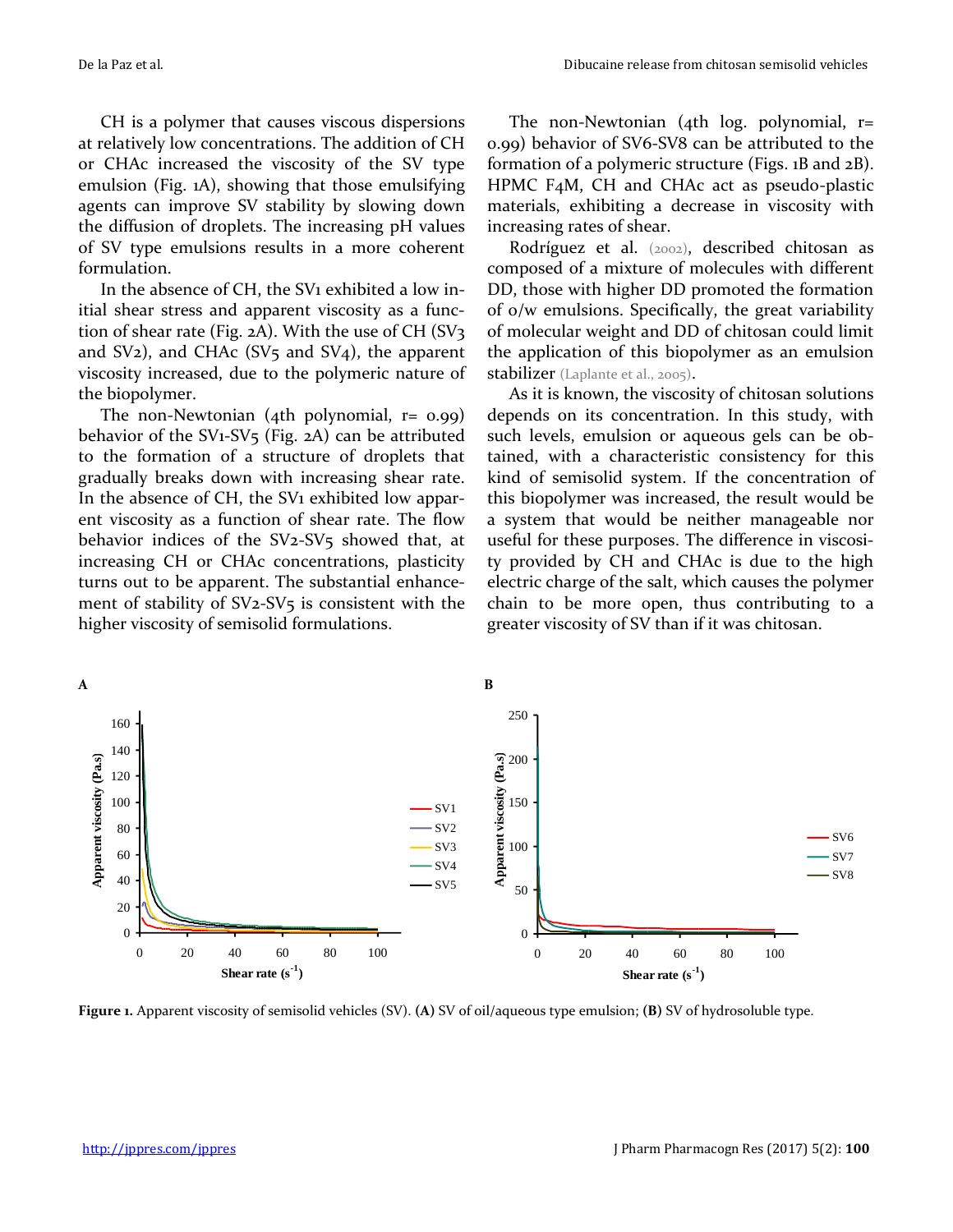

**Figure 2.** Flow curves of semisolid vehicles (SV). **(A)** SV of oil/aqueous type emulsion; **(B)**: SV of hydrosoluble type.

The direct UV method allows for a rapid quantification of DH using the buffer as a dissolution medium. UV standard absorbance values of DH, excipients of SV and buffer are shown in Table [2.](file:///C:/Users/Mirna/AppData/Local/Microsoft/Mirna/AppData/Local/Microsoft/Particion%20D/Mirna/Nilia/AppData/Documents%20and%20Settings/sala1/Configuración%20local/Mirna/AppData/Local/Microsoft/Windows/Temporary%20Internet%20Files/Content.Outlook/adonisba/Mis%20documentos/art4.php#fig2) The proposed method is free of interferences from the excipients used in the SV, absorbance values obtained in the absence of the analyte shows that the method was selective. The detection limit was 2  $\mu$ g/mL and the quantification limit was 8  $\mu$ g/mL.

**Table 2.** Selectivity of spectrophotometric method.

| Group                            | <b>Absorption value</b>          |
|----------------------------------|----------------------------------|
| <b>Buffer</b>                    | $0.005 \pm 0.0006$ <sup>e</sup>  |
| Dibucaine hydrochloride + Buffer | $0.560 \pm 0.0000$ <sup>f</sup>  |
| $CHAc + Buffer$                  | $0.001 \pm 0.0006^{ab}$          |
| Propyleneglycol + Buffer         | $0.002 \pm 0.0006$ <sup>bc</sup> |
| Polysorbate 80 + Buffer          | $0.004 \pm 0.0006$ <sup>de</sup> |
| $HPMC$ F <sub>4</sub> M + Buffer | $0.003 \pm 0.001$ <sup>cd</sup>  |
| Acetic acid + Buffer             | $0.000 \pm 0.0000$ <sup>a</sup>  |

Data represented as mean  $\pm$  SD of three independent readings. Different letters indicate significant differences ( $p \le 0.05$ ) by Duncan's multiple range test. CHAc: chitosan acetate; HPMC F4M: hydroxypropylmethyl cellulose F4M.

The method complied with international standards for the validation of analytical techniques, and guarantees that this procedure is linear, precise and exact for the estimation of DH, and could be used for the *in vitro* release study. Statistical processing results are summarized in Table 3.

Fig. 3 provides the *in vitro* release profiles of DH from aqueous/oil emulsion (Fig. 3A) and aqueous gel (Fig. 3B). It was noticed that the emulsion-type SV significantly reduces the release of dibucaine, whereas in gel formulations (SV6-SV8) almost 100% of the drug was released. Additionally, in SVs where biopolymers (CH or CHAc) were not used (SV1, SV6), or were used in mixture with the emulsifier polisorbate 80 (SV<sub>3</sub>, SV<sub>5</sub>), the percentage of DH released was lower.

The release of dibucaine from SV with CHAc, in emulsion (SV4) or gel (SV8), was faster than that of chitosan: SV2 (emulsion) or SV7 (gel). Drug release was independent of the viscosity of vehicle (SV<sub>4</sub> is more viscous than SV2). This could be determined because chitosan acetate is more soluble that chitosan.

Table 4 shows that DH release from delivery vehicles was fitted to square-root-of-time kinetic model (Higuchi), given that correlation coefficients are greater than the others order kinetic. The criterion for selecting the most appropriate model is based on a goodness-of-fit test (Dash et al., 2010). Drug release is controlled by diffusion of DH from the emulsified system and aqueous gels. The constant release of each SV was calculated using the model equation suggested by Higuchi's model (Dash et al., 2010).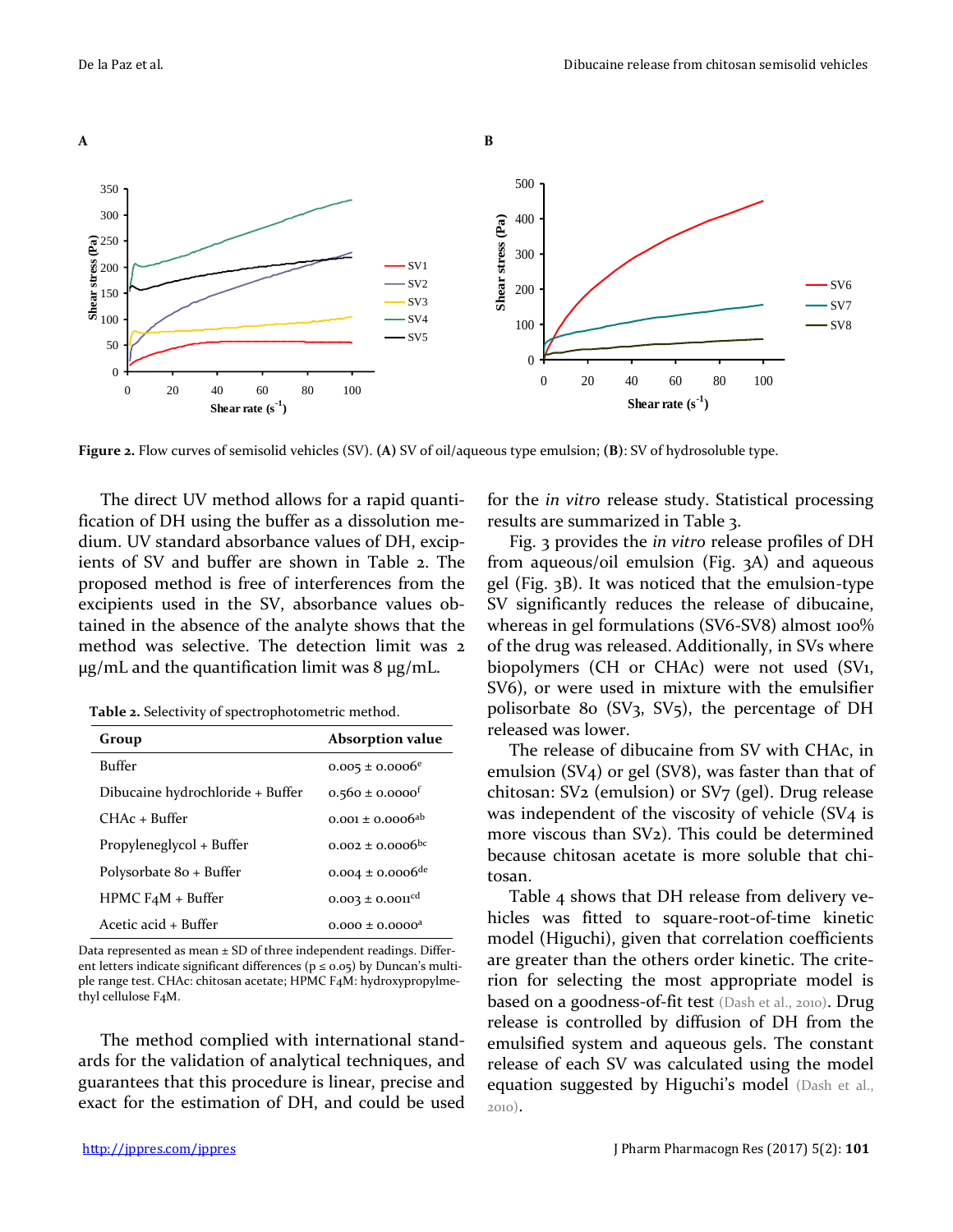| Parameter              | <b>Results</b>                               |                                      | Acceptance criteria    |  |  |
|------------------------|----------------------------------------------|--------------------------------------|------------------------|--|--|
|                        | $Y = 14.9008 + 0.0135 X$                     | $Y = bX + a$                         |                        |  |  |
|                        | $r = 0.9997$                                 | $r \geq 0.999$                       |                        |  |  |
| Linearity              | $r^2$ = 0.9995                               |                                      | $r^2 \ge 0.980$        |  |  |
|                        | $Sb_{rel} = 1.22\%$                          | $Sb_{rel} \leq 2\%$                  |                        |  |  |
|                        | $CV_f = 1.07\%$                              | $CV_f \leq 5\%$                      |                        |  |  |
|                        | $R_{80\%} = 100.13\%$ $CV_{80\%} = 0.02\%$   |                                      |                        |  |  |
|                        | $R_{100\%} = 100.25\%$ $CV_{100\%} = 0.09\%$ |                                      |                        |  |  |
|                        | $R_{120\%} = 99.9\%$ $CV_{120\%} = 0.06\%$   |                                      |                        |  |  |
|                        | $R = 100.11\%$                               | $98.0 - 102.0\%$                     |                        |  |  |
| Accuracy               | $CV = 0.02\%$                                | $CV = 2\%$                           |                        |  |  |
|                        | $G_{\text{cal}} = 0.646$                     | Cochran test                         |                        |  |  |
|                        | $Gtab(3,3,0,05) = 0.797$                     | $G_{\text{cal}} \leq G_{\text{tab}}$ |                        |  |  |
|                        | $t_{exp} = 1.71$                             | Student t test                       |                        |  |  |
|                        | $t_{tab (10; 0,05)} = 2.30$                  | $t_{exp} \leq t_{tab}$               |                        |  |  |
| Repeatability          | $CV = 0.35\%$                                |                                      | $CV \leq 3\%$          |  |  |
|                        | Analysts                                     | Days                                 |                        |  |  |
|                        | $F_{exp} = 1.02$<br>$F_{exp} = 1.16$         |                                      | $F_{exp} \leq F_{tab}$ |  |  |
| Intermediate precision | $F_{tab (10;10;0,05)} = 2.97$                |                                      |                        |  |  |
|                        | $t_{exp} = 0.16$<br>$t_{exp} = 0.47$         |                                      | $t_{exp} \leq t_{tab}$ |  |  |
|                        | $t_{tab (22; 0,05)} = 2.07$                  |                                      |                        |  |  |
|                        | $CV_{total} = 0.46\%$                        | $CV_{total} \leq 2\%$                |                        |  |  |

**Table 3.** Summary of the statistical processing of validation results (n=3).



**Figure 3.** Effect on the type of semisolid vehicles (SV) on the release of dibucaine hydrochloride. **(A)** SV of oil/aqueous type emulsion; **(B)** SV of hydrosoluble type.

Data represented as mean ± SD of three independent readings.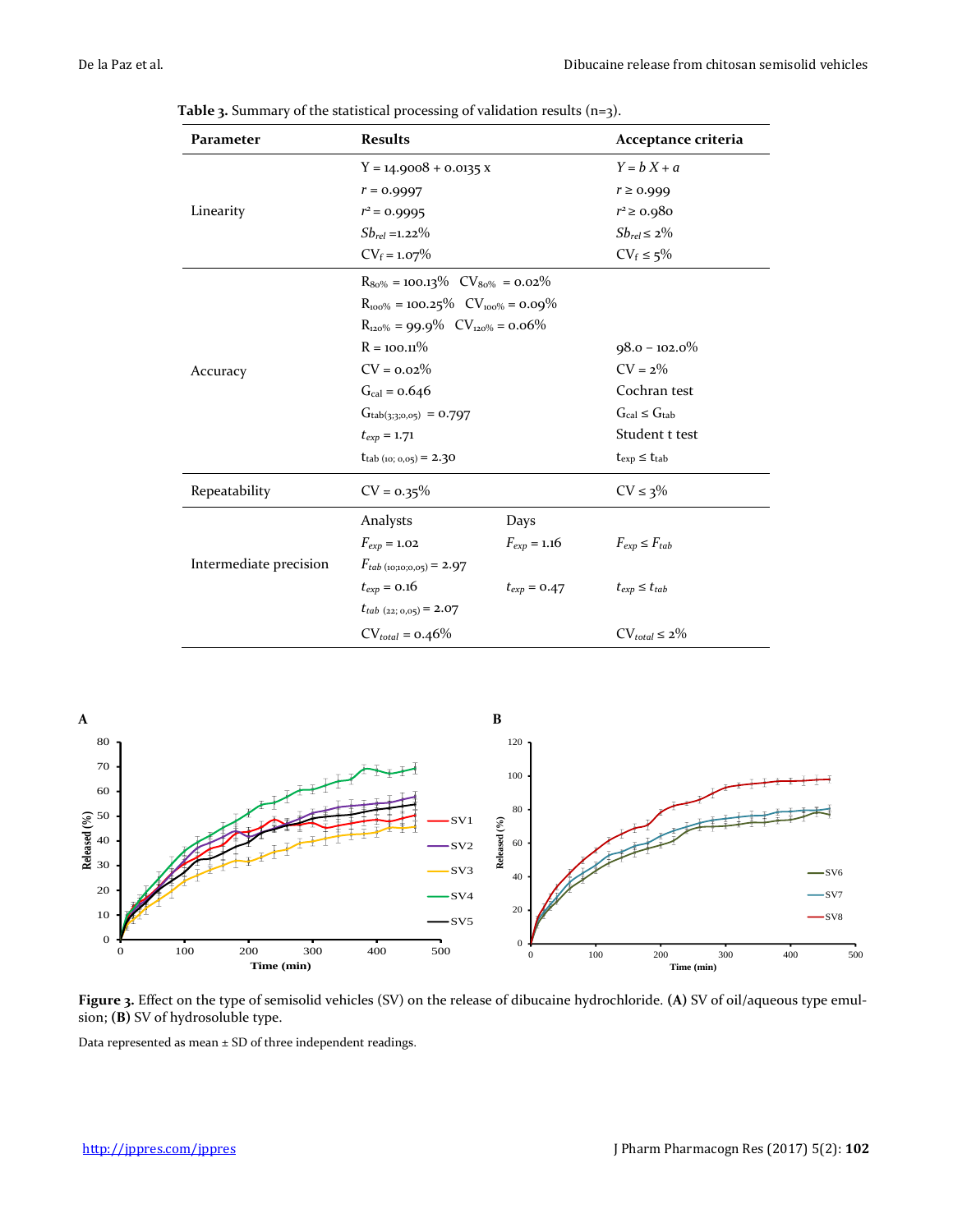| <b>SV</b>      | <b>Zero order</b>                              | <b>First order</b> | Second order | Higuchi | <b>Hixon Crowel</b> |
|----------------|------------------------------------------------|--------------------|--------------|---------|---------------------|
| $\bf{1}$       | 0.787                                          | 0.668              | 0.495        | 0.911   | 0.812               |
| $\mathbf{2}$   | 0.877                                          | 0.702              | 0.463        | 0.968   | 0.916               |
| 3              | 0.920                                          | 0.758              | 0.532        | 0.989   | 0.944               |
| $\overline{4}$ | 0.913                                          | 0.761              | 0.549        | 0.985   | 0.955               |
| 5              | 0.912                                          | 0.760              | 0.541        | 0.985   | 0.941               |
| 6              | 0.870                                          | 0.723              | 0.506        | 0.971   | 0.938               |
| 7              | 0.866                                          | 0.717              | 0.519        | 0.965   | 0.935               |
| 8              | 0.880                                          | 0.726              | 0.508        | 0.971   | 0.985               |
| $\alpha$       | $1 \cdot 1$<br>$\cdot$ $\cdot$ $\cdot$ $\cdot$ |                    |              |         |                     |

Table 4. Correlation coefficients (r) in accordance with kinetic model (n=3).

SV: Semisolid vehicles.

**Table 5.** Higuchi's constant, calculated using the model equation suggested by Higuchi's model.

|           | <b>SV</b>      | $k_n$ (%/min <sup>1/2</sup> ) | $p \le 0.05$ |
|-----------|----------------|-------------------------------|--------------|
| Emulsions | 1              | $2.28 \pm 0.0006$             | a            |
|           | $\mathbf{2}$   | $2.79 \pm 0.0084$             | b            |
|           | 3              | $2.27 \pm 0.0015$             | ac           |
|           | $\overline{4}$ | $3.49 \pm 0.0002$             | d            |
|           | 5              | $2.72 \pm 0.0010$             | $\mathbf C$  |
| Gels      | 6              | $3.67 \pm 0.0003$             | e            |
|           | 7              | $3.76 \pm 0.0010$             | e            |
|           | 8              | $4.75 \pm 0.0004$             | f            |

Data represented as mean  $\pm$  SD of three independent readings. Different letters indicate significant differences ( $p \le 0.05$ ) by Duncan's multiple range test. SV: Semisolid vehicles.

Table 5 shows the Higuchi constants of DH release. Significant differences were found in release velocity from the formulations tested. The aqueous gel released the drug at a greater rate than the emulsion.

SV matrices containing CH or CHAc released more quickly. It was probably because the CH employed had 79.90% of DD, and it had a higher charge. DH is a strong cationic salt, which causes electrostatic repulsion between the drug and the matrix. In the presence of polysorbate 80, the release of DH from SV<sub>1</sub>, SV<sub>3</sub> and SV<sub>5</sub> was slower.

Previous studies have shown that oil droplets stabilized by non-ionic surfactants tend to have a negative charge, which is appreciably smaller than that created by anionic surfactants (Hsu and Nacu, 2003; Mun et al., 2006). The origin of this negative charge has been attributed to preferential adsorption of OH ions from water by the oil droplets (Mun et al., 2006).

Polysorbate 80 is a polyoxyethylene sorbitan fatty acid ester with polyether groups, which gives the molecule a negative differential charge, which, together with its high molecular weight, causes dibucaine (cationic salt) to decrease its mobility and delay its release (SV1), when bound to it by electrostatic attraction. When polysorbate 80 is combined with a linear CH polyelectrolyte with reactive hydroxyl and amino groups, a thicker electrostatic barrier surrounds the droplet. Both factors cause the amount of drug released to be lower ( $SV<sub>3</sub>$  and SV5). CH is a cationic polyamine with a high charge density at  $pH < 6.5$ , which is why it does not bind to positively charged surfaces (SV2). CHAc presents a greater differential of positive charges, so electro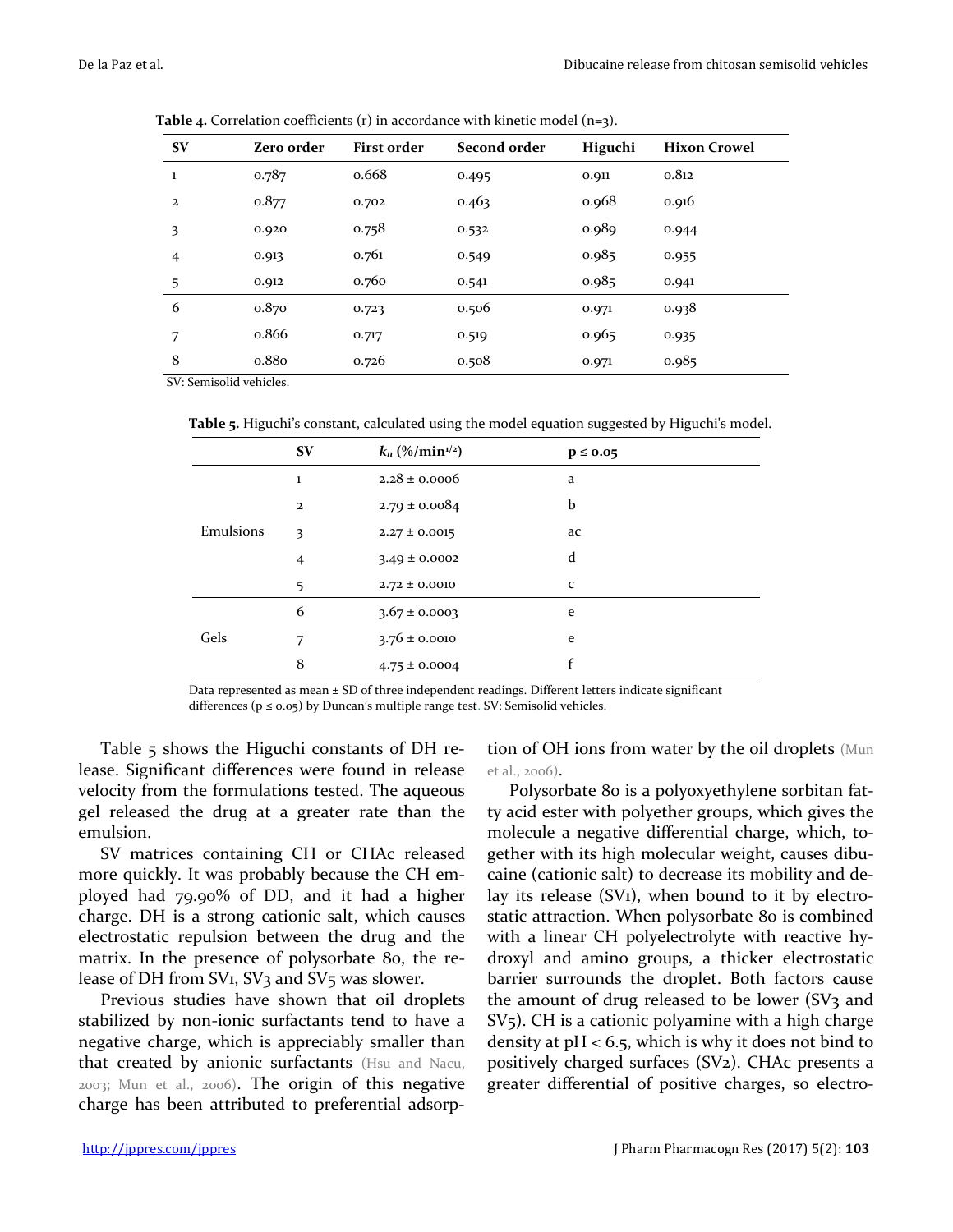static repulsion increases with cationic drugs, thus increasing their mobility and release from SV4.

As Mun et al. (2006) hypothesized, CH or CHAc were adsorbed to the surfaces of polysorbate 80 coated droplets. The electrostatic attraction between non-ionic droplet surfaces and cationic chitosan molecules favored adsorption to the surface of droplets. A resistant and coherent interfacial layer was formed, which decreased drug release. Electrostatic attraction between the non-ionic surfactant and the drug retarded its release from SV1. These results suggested that multilayer emulsions showed more influence of the delivery of the drug than CH or CHAc single layer emulsion.

HPMC presents a hydroxypropyl radical in position 2 of the pyranose ring (Carreño et al., 1998). These groups confer polarity degree of electrostatic attraction of the cationic molecule DH. These results are in agreement with Carreño et al. (1998), when HPMC and albuterol sulfate (cationic drug) were used. SV with pH from 5.6 to 5.9 induced a higher release of DH, chitosan in the SV is mainly in ionized form, and it does not bind drug cations by electrostatic repulsion.

A latency period was not observed in SV, due to the rapid release of the drug located in the contact surface of the semisolid sample (burst effect). The burst effect was observed from SV initially, and then DH was released for a longer period at a lower rate.

The percentage and the rate of drug release differed in a statistically-significant manner  $(p < 0.05)$ between SV emulsified and SV gel. The oil phase of the emulsion formed a thin occlusive layer on the dialysis membrane, because of the non-polarity of its components. The aqueous gel is soluble in the receiving medium. The apparent viscosity of the SV gel is less than SV emulsion; thus the amount of drug released and rate release was higher. The adsorbed CH or CHAc were not an interfacial barrier for diffusion of the hydrophilic drug. The high solubilizing capacity of hydrophilic gels makes it possible to increase the solubility of DH in the buffer solution and enables cross-membrane release of the drug from the gel.

The systems differ in the rate of release of DH, which can be explained by considering the chemical nature of the emulsifying and viscosity-increasing agents used in each SV, which modulates the diffusion and release of the model drug. As the use of CH and CHAc and its concentration in the continuous phase of the emulsion, favoring the release of DH to compare the results obtained from the SV<sub>1</sub>, SV6 and the other systems.

#### **CONCLUSIONS**

There is electrostatic repulsion between the model drug, chitosan and chitosan acetate. Release of dibucaine from SV with CHAc, type emulsion or gel, was faster than that from SV with chitosan (emulsion or gel). DH release was fitted to squareroot-of-time kinetic model (Higuchi). The stability of these semisolid vehicles needs to be considered in further studies.

### **CONFLICT OF INTEREST**

The authors declare no conflict of interest.

#### **ACKNOWLEDGEMENT**

The authors are very grateful to Ramón Soto, for his editing suggestions. The authors confirm that the project has no funding or grants.

#### **REFERENCES**

- Avila AJ, Costamagna V, Barrientos E, Pucci G, Sánchez E, Strumia MC (2010) Películas de quitosano con sorbato de potasio unido física y covalentemente. Estudios de aplicación. Rev Iberoam Polím 11(2): 73-87.
- Boonsongrit Y, Mitrevej A, Mueller BW (2006) Chitosan drug binding by ionic interaction. Eur J Pharm Biopharm 62: 267-274.
- Carreño P, Sánchez V, Aceituno A (1998) Liberación de fármacos iónicos desde geles de derivados de celulosa. Acta Farm Bonaerence 17(3): 229-233.
- Dash S, Murthy PN, Nath L, Chowdhury P (2010) Kinetic modeling on drug release from controlled drug delivery systems. Acta Pol Pharm 67(3): 217-223.
- de la Paz N, Fernández M, López OD, Nogueira A, García CM, Pérez D, Tobella JL, Montes de Oca Y, Díaz D (2012) Optimización del proceso de obtención de quitosana derivada de quitina de langosta. Rev Iberoam Polím 13(3): 103-116.
- de la Paz N, García C, Fernández M, García L, Martínez V, López O, Nogueira A (2015) Stability of spray-dried chitosan salts derived from lobster chitin as a raw material. Ars Pharm  $56(4)$ : 1-8.
- de la Paz N, Pérez D, Fernández M, García C, López OD, Nogueira A (2013) Estabilidad de la quitosana derivada de quitina de langosta *Panulirus argus*, materia prima. Ars Pharm 54(4): 16-23.